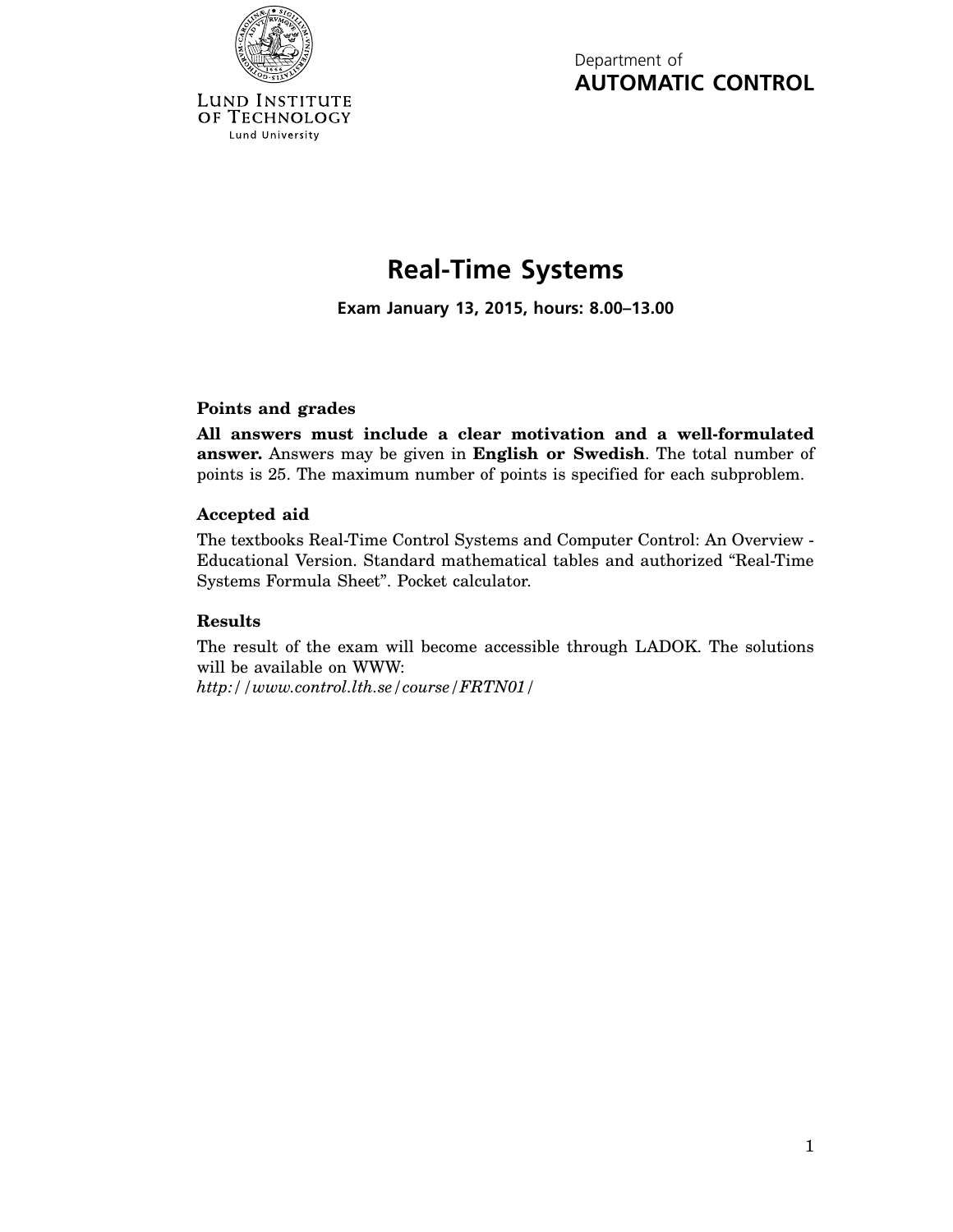**1.** Given the following discrete-time dynamic system

$$
x(k+1) = \begin{bmatrix} -1 & 0 \\ 1 & -1 \end{bmatrix} x(k) + \begin{bmatrix} 2 \\ 0 \end{bmatrix} u(k)
$$

$$
y(k) = \begin{bmatrix} 0 & \frac{1}{2} \end{bmatrix} x(k)
$$

- **a.** Verify that the system is observable. (0.5 p)
- **b.** Design the deadbeat observer (predictor form) for the system. (1 p)
- **2.** Given the following piece of code

 $x = 12.4;$  $y = 0.4$ ;<br>z = x/y; // exact value of  $z = 31.0$ 

Compute the value of z with a fixed-point implementation with  $N = 8$  bits, and a  $Q5.2$ -format. (1 p) and a  $Q5.2$ -format.

**3.** For simulation purposes the continuous-time system

$$
\dot{y}=y+u.
$$

is to be discretized with the backward Euler method. Why is this not a good idea for the sampling period  $h = 3$ ? (1 p)

**4.** Match the following transfer functions to their pulse responses in Figure 1. Also determine the unknown, *positive* constant *p*. Do not forget to properly motivate your answer. (2 p)

$$
G_A = \frac{z}{z+p}
$$
  
\n
$$
G_C = \frac{1}{z}
$$
  
\n
$$
G_E = \frac{z}{z^2 - p}
$$
  
\n
$$
G_B = \frac{1}{z^2 + p}
$$
  
\n
$$
G_D = \frac{1}{z + p}
$$
  
\n
$$
G_F = \frac{1}{z - p}
$$

**5.** Consider the following task set.

| Task         |   |   | Γ,  |
|--------------|---|---|-----|
| $\mathbf{A}$ | 4 | 4 | 2   |
| В            | 3 | 3 |     |
|              | 6 | 6 | 0.5 |

- **a.** Using fixed-priority scheduling and rate-monotonic priority assignment, verify whether the the task set is schedulable or not. (1 p)
- **b.** Using EDF scheduling, verify whether the task set is schedulable or not.  $(0.5 \; \text{p})$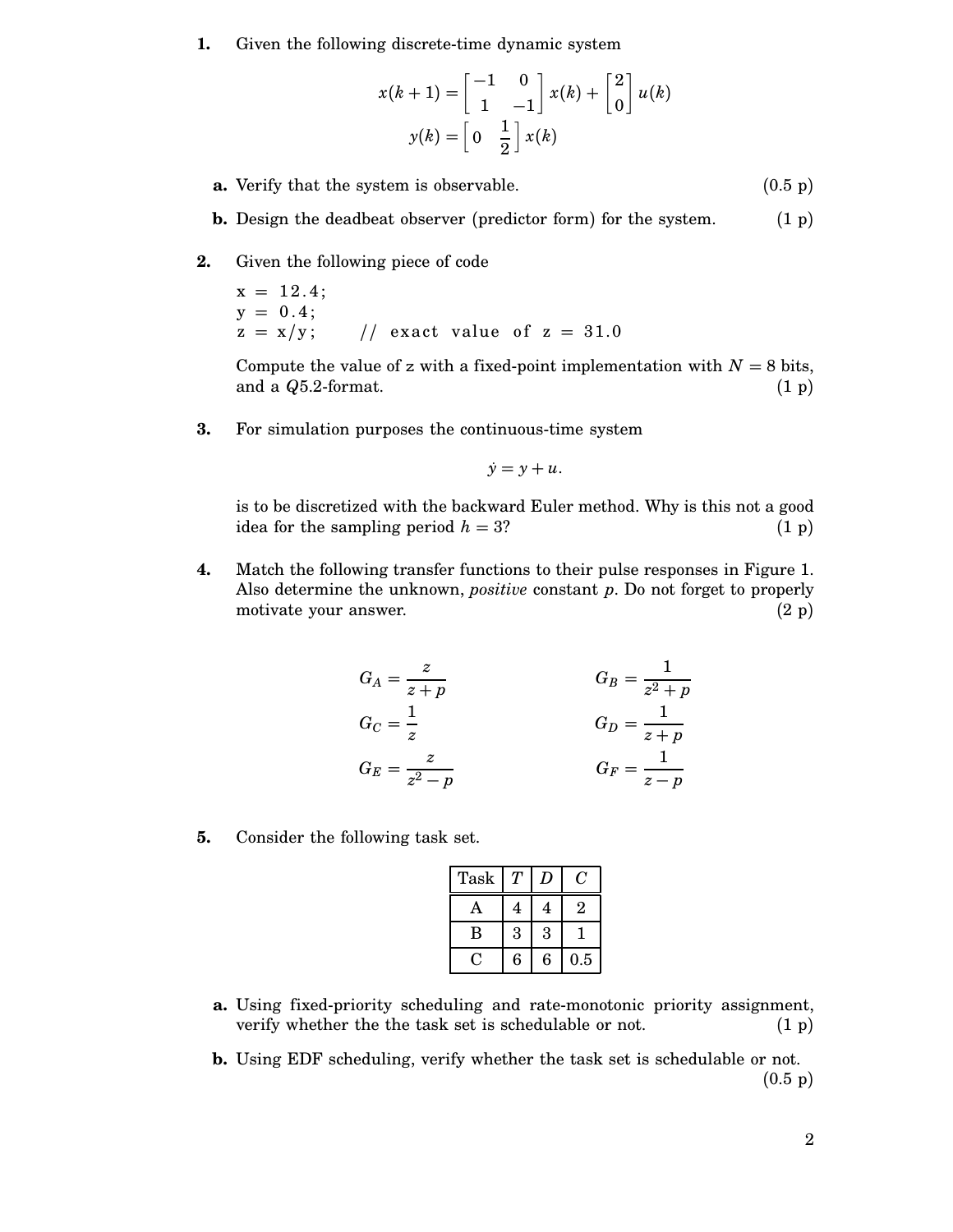**c.** Again assuming EDF scheduling, draw the schedule for the three tasks over one hyperperiod for the case when the task execution times equal their worst-case values. Assume that the tasks are all released simultanelously at  $t = 0$  (the critical instant). The EDF scheduler is implemented in such a way that when there is a deadline tie, priority will be given according to the task rate, i.e., a task with a short period will have priority over a task with a long period.

(1 p)

- **d.** What is the worst-case response times for the three tasks with the same scheduling as in subproblem  $c$ ?  $(0.5 \text{ p})$
- **6.** Given the system:

$$
y(k+2) + 0.4y(k+1) = u(k)
$$

**a.** For which positive values of K in the proportional controller

$$
u(k) = K(r(k) - y(k))
$$

is the closed loop system stable?  $(1\text{ p})$ 

**b.** Determine the stationary error  $r - y$  when *r* is a unit step and  $K = 0.5$ . (1 p)



**Figure 1** Pulse responses for Problem 4 .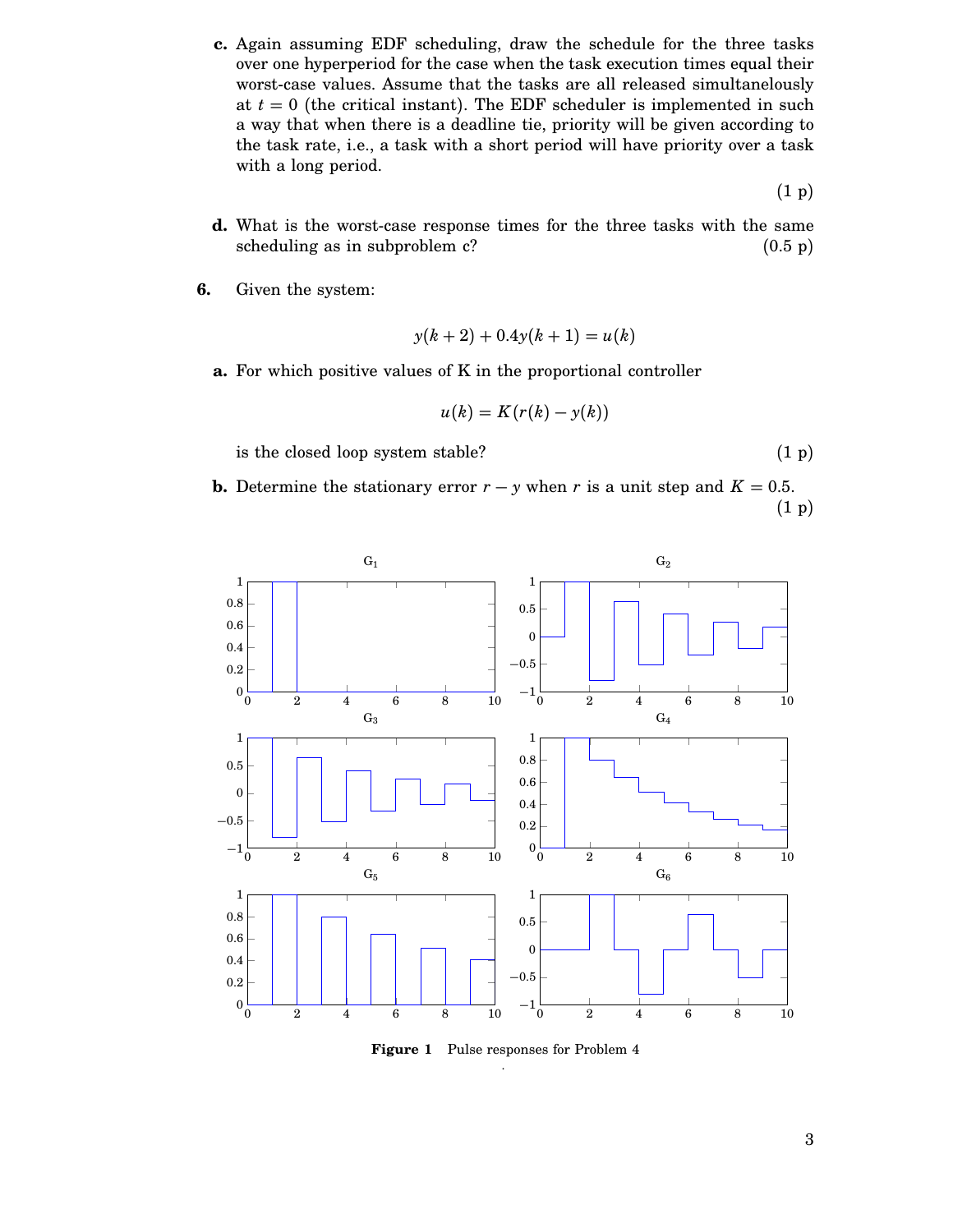- **c.** In order to get rid of stationary errors a PI controller could be used, find the pulse transfer function of the PI controller when discretizing the *I* part using forward Euler. Show that the static gain from *r* to *y* with a PI controller is 1.  $(K = 0.1, T_i = 1, h = 1$  will give a stable closed loop). (2 p)
- **7.** Inertial Measurement Units (IMU) often contain both gyroscopes and accelerometers for positioning purposes. For the purpose of pose estimation, the gyroscope can be assumed to measure angular velocities and the accelerometer to measure an angle.

Gyroscopes exhibit desirable high frequency properties, but suffer from low frequency drift. Accelerometers on the other hand, often suffer from high frequency noise, but exhibit no drift. A common method to fuse measurements from the two sensors is a complementary filter. The idea behind the filter is to obtain an estimate of the angle by combining a low-pass filtered value of the accelerometer signal with a high-pass filtered value of the integrated gyroscope signal. The result typically obtained can be seen in Figure 2.

The simple complementary filter is characterized by two transfer functions,  $G_g(s)$  and  $G_a(s)$ , and the relations

$$
1 = G_g(s) + G_a(s) \tag{1}
$$

$$
Y_f(s) = G_g(s)Y_g(s) + G_a(s)Y_a(s)
$$
 (2)



**Figure 2** Illustration of how the measurements from an accelerometer and a gyroscope are fused using a complementary filter.

It has been determined that a suitable low-pass filter for the accelerometer measurements is given by

$$
G_a(s) = \frac{1}{s+1}
$$

Your job is to

- **a.** Design the complementary high-pass filter for the gyroscope measurements,  $G_g(s)$ , such that Eq.(1) is satisfied. Assume that the signal from the gyroscope is pre-integrated, such that the gyroscope returns an angle measurement.  $(0.5 \text{ p})$
- **b.** Sample the two filters using zero order hold. The filters are to be implemented with the sample time  $h$ .  $(1 \text{ p})$
- **c.** Implement the discrete time filters obtained in **b.** in the pseudo code skeleton below. The output yf is the filtered signal, the inputs ya and yg are the measurements from the accelerometer and the (pre-integrated) gyroscope respectively. A variable declared static will keep its value between two consecutive calls to the function.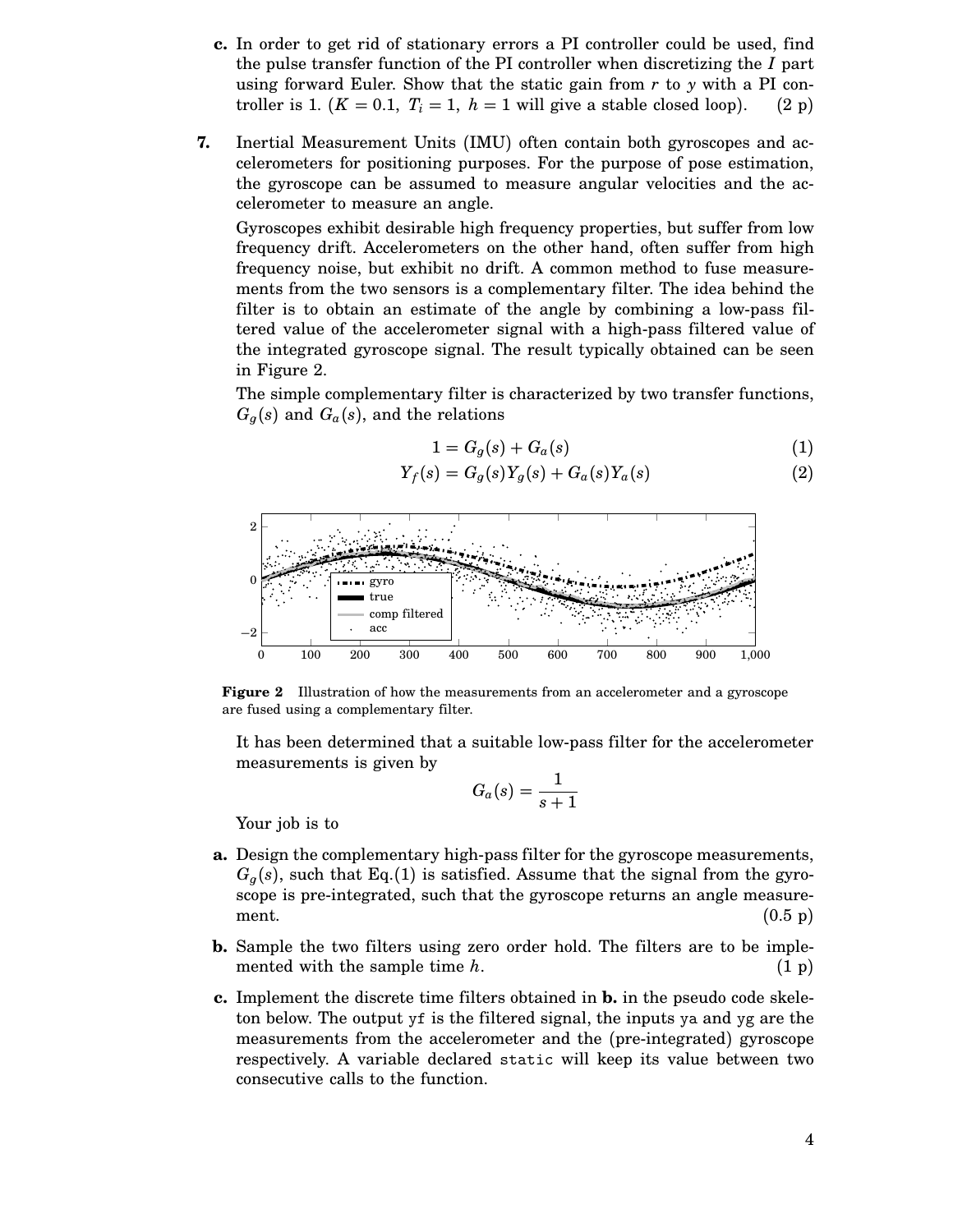```
double compFilt (double ya , double yg , double h){
         /∗ Dec lare and i n i t i a l i z e v a r i a b l e s ∗/
         static yf = 0; \frac{1}{\pi} Filtered signal
          ... Your code here ...
         /∗ Perform calculation ∗/
          ... Your code here ...
         return yf ;
}
```
 $(2.5 \text{ p})$ 

**8.**

**a.** The signals  $f_1$  and  $f_2$ 

$$
f_1(t) = a_1 \sin(\pi t),
$$

$$
f_2(t) = a_2 \sin(3\pi/2t)
$$

are sampled. Which frequencies are there at the output if the sampling period is  $h = 1$ ? (1 p)

**b.** A signal with frequency content between 0 and 250 Hz is going to be sampled. However the signal is corrupted by a disturbance sinusoid at 510 Hz. The solutions I and II to extract the original signal without aliasing are suggested:

I) Sample the signal at 1000 Hz and then filter the signal using a digital filter with cut-off frequency at 400 Hz.

II) Use an analog filter with cutoff frequency at 400 and then sample the signal at 250 Hz.

Explain which one of the solutions is best and which one is wrong and why. (1 p)

- **9.** Consider the block diagram given by Figure 30 (pg 70) in IFAC Professional Brief where the model and feedforward generator block is given by Figure 31.
	- **a.** Assume that the observer is chosen on predictor form. Write pseudo-code for the calculations that should be implemented in the controller, i.e. the calculations needed to implement the feedback, the observer, and the model and feedforward generator block. Write the code so that the input-output latency is minimized, i.e. split up the code in two parts: CalculateOutput and UpdateState, where the amount of code in CalculateOutput is minimized, and do all possible pre-calculations in UpdateState. Your pseudo-code may contain matrix expressions involving both scalar and vector variables, e.g., it is OK to write  $u = -Lx$  as a single statement.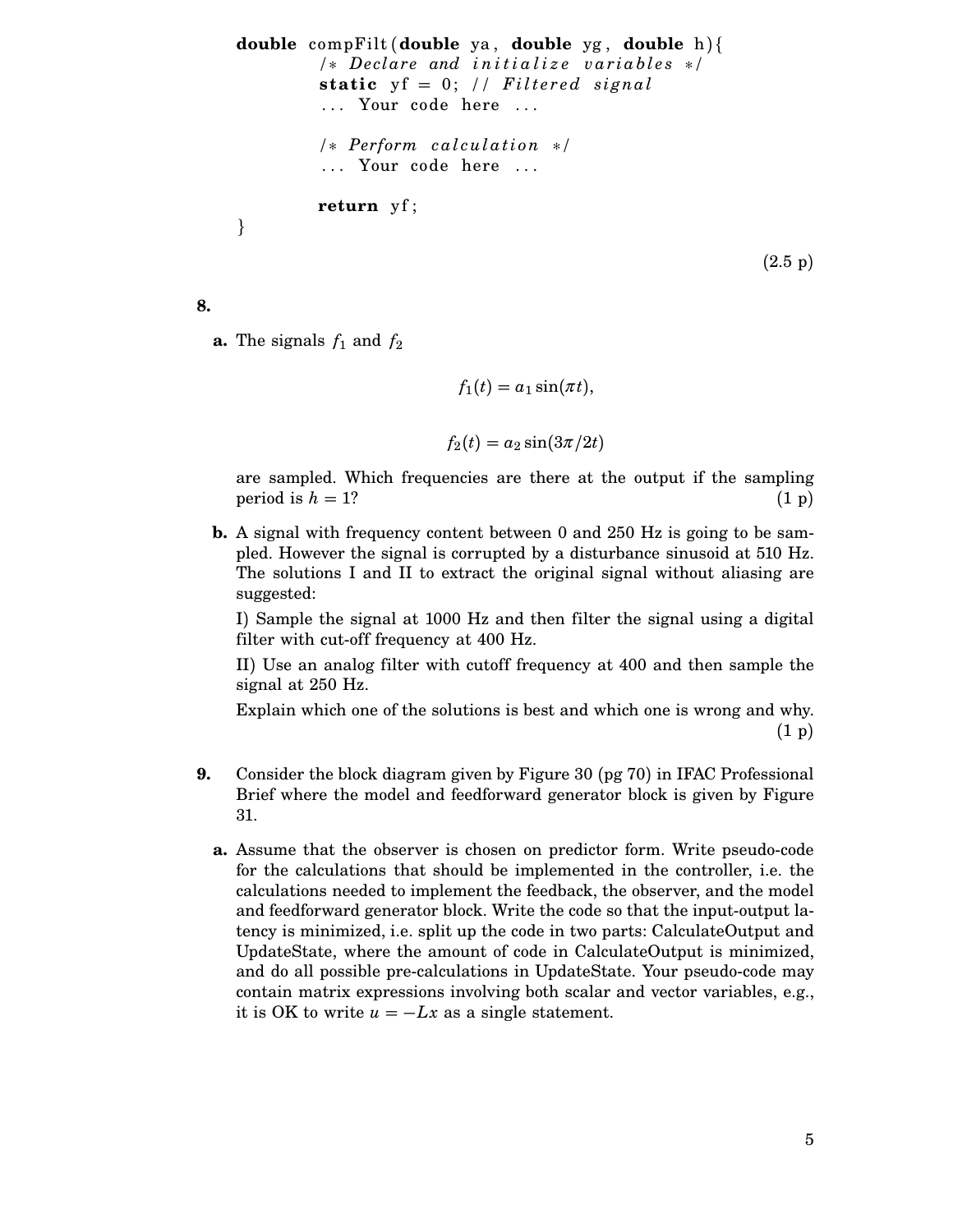The process is given by

$$
x(k + 1) = \Phi x(k) + \Gamma u(k)
$$

$$
y(k) = Cx(k)
$$

(1 p)

- **b.** Do the same thing as in the previous sub-problem, but now for an observer on filter form (with direct term).  $(2 p)$
- **10.** The readers-writers problem where we require that writer processes have exclusive access to the critical section and that there may be at maximum three simultaneous reader processes can be modeled using the generalized Petri net shown in Figure 3.



**Figure 3** Readers-writers problem modeled with Petri net.

**a.** Show how readers-writer synchronization can be implemented in Java using a multi-step quantity semaphore (a counting semaphore that permits increments and decrements that are greater than one).

The methods available for a multi-step semaphore are the following:

```
// Constructor that initializes the internal counter to 0
public MultiStepSemaphore();
```

```
// Constructor that initializes the internal counter to n
public MultiStepSemaphore(int n);
```
// Causes the calling thread to block until the counter assumes a value // greater than n. Before returning the counter is decremented with n. public void take(int n);

```
// Equal to take(1);
public void take();
```

```
// Increments the counter by n and releases that many blocked threads,
// if any.
public void give(int n);
```

```
// Equal to give(1);
public void give();
```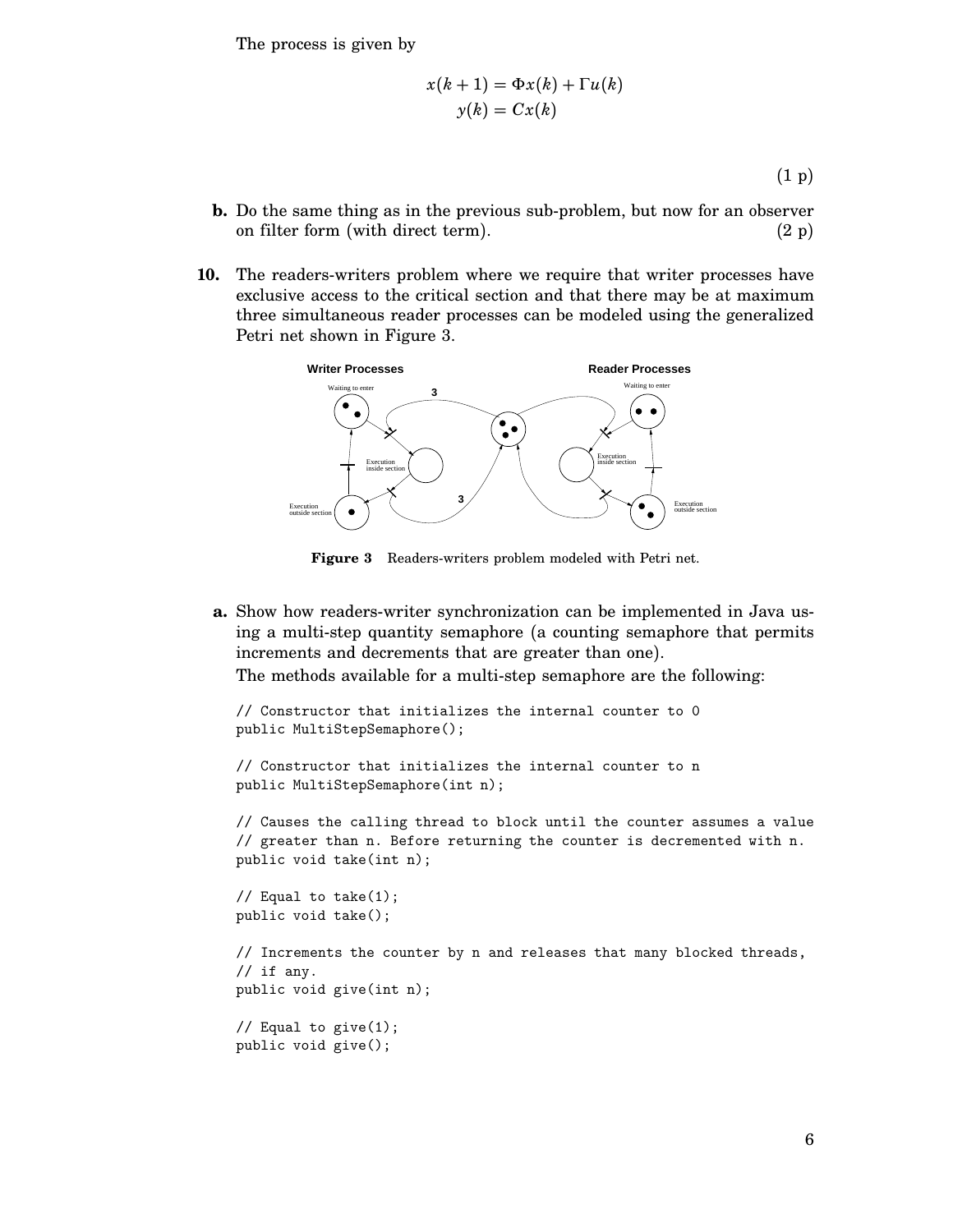Use the following code structure as the starting point and fill in the missing parts in the Writer, Reader, and Main classes. It is only the syncronizationrelated code that you need to add.

```
public class Writer extends Thread {
  MultiStepSemaphore sem;
  public Writer(MultiStepSemaphore s) {
    sem = s;}
  public void run() {
    while (true) {
    // access critical section
    }
  }
}
public class Reader extends Thread {
  MultiStepSemaphore sem;
  public Reader(MultiStepSemaphore s) {
    sem = s;}
  public void run() {
    while (true) {
    // access critical section
    }
  }
}
public class Main {
  public static void main(String[] args) {
  MultiStepSemaphore s;
  Writer w;
  Reader r;
  for (int = 1; i==4; i++) {
   w = new Writer(s);w.start();
  }
  for (int i = 1; i==4; i++) {
   r = new Reader(s);r.start();
  }
}
```
(1 p)